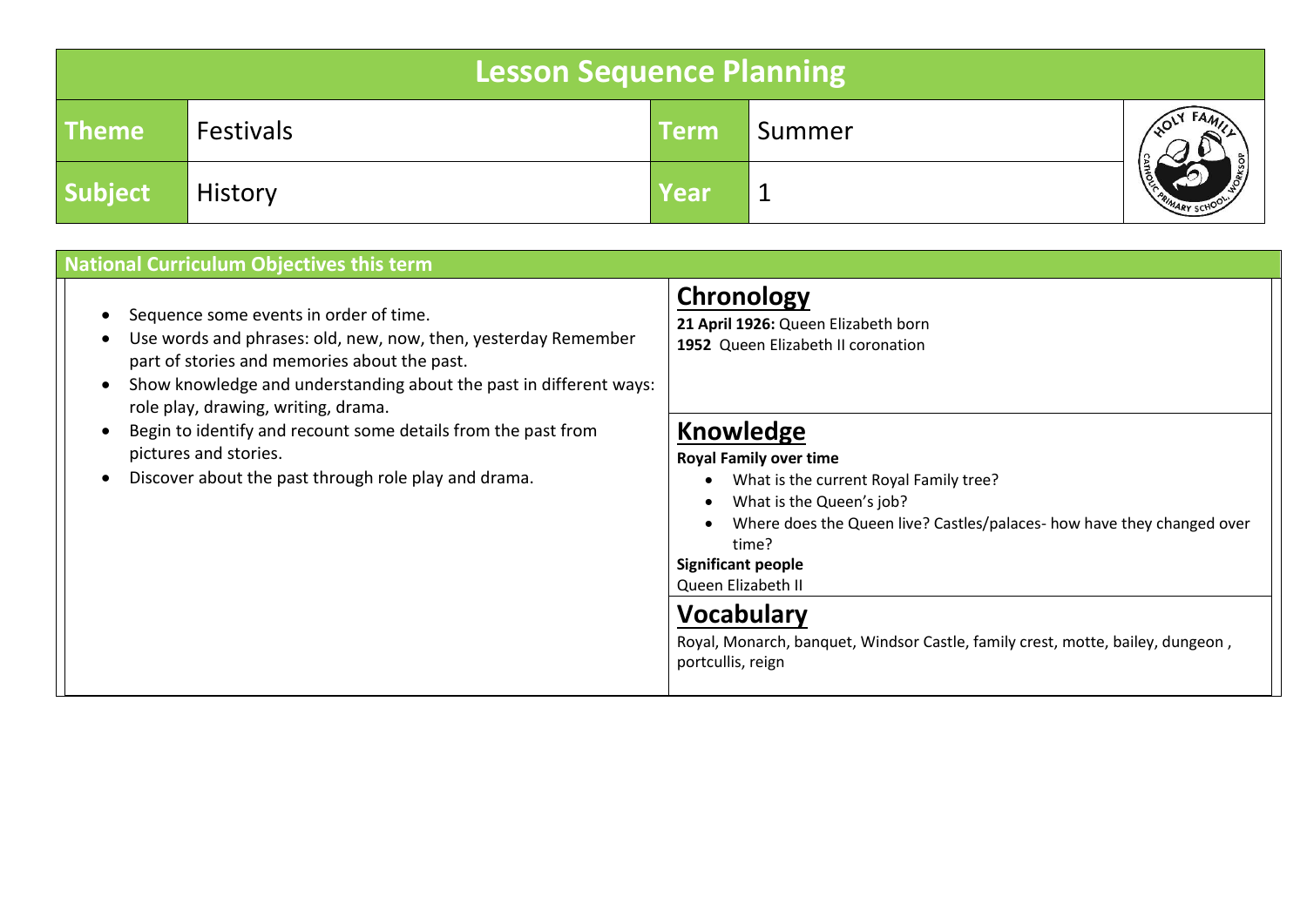| <b>Week</b>                                                             | <b>Objective</b>                                                                                                                                                                                                                                          | <b>Notes</b>                                                                                                                                                                                                                                                                                                                                                                                                                                                                                                                                                                                    | <b>Vocab</b>                                                              |
|-------------------------------------------------------------------------|-----------------------------------------------------------------------------------------------------------------------------------------------------------------------------------------------------------------------------------------------------------|-------------------------------------------------------------------------------------------------------------------------------------------------------------------------------------------------------------------------------------------------------------------------------------------------------------------------------------------------------------------------------------------------------------------------------------------------------------------------------------------------------------------------------------------------------------------------------------------------|---------------------------------------------------------------------------|
| 18 <sup>th</sup> April (Mon - bank holiday)<br><b>History / Science</b> | Show knowledge and<br>understanding about the past<br>in different ways: role play,<br>drawing, writing, drama.<br>Begin to identify and recount<br>some details from the past<br>from pictures and stories.<br>Sequence some events in order<br>of time. | Class discussion looking at photos and videos of<br>Queen Elizabeth.<br>https://www.bbc.co.uk/newsround/44370212<br>https://www.bbc.co.uk/newsround/18167234<br>What significant events happened in her life?<br>What facts have we learnt about her?<br>Became Queen at 25<br>She has been Queen for 60 years<br>She has 4 children<br>She married the Duke of Cambridge<br>She lives at Buckingham Palace and Windsor<br>castle.<br>Children to work in mixed ability groups drawing,<br>writing and recording the facts. Using big paper and<br>pens - adding photos. Take photos for books. | Royal, Monarch                                                            |
| 25 <sup>th</sup> April<br><b>History / Science</b>                      | Begin to identify and recount<br>some details from the past<br>from pictures and stories.<br>Sequence some events in order<br>of time.                                                                                                                    | Who is in the royal family?<br>Use interactice bbc biteszie<br>https://www.bbc.co.uk/newsround/56862010<br>Create large family tree as a class using images of<br>royal family.<br>Take photos for books.                                                                                                                                                                                                                                                                                                                                                                                       | Family, Royal, Monarch                                                    |
| $2^{nd}$ May(Mon - bank holiday)<br><b>History / Science</b>            | Begin to identify and recount<br>some details from the past<br>from pictures and stories.<br>Use words and phrases: old,<br>new, now, then, yesterday<br>Remember part of stories and<br>memories about the past.                                         | As a class read through the power point of castles.<br>Identify the different features of castles and name the<br>different parts.<br>Label parts of a castle on a diagram.                                                                                                                                                                                                                                                                                                                                                                                                                     | Windsor Castle, motte, bailey,<br>dungeon, portcullis,                    |
| $9th$ May<br><b>History / Science</b>                                   | Begin to identify and recount<br>some details from the past<br>from pictures and stories.<br>Use words and phrases: old,<br>new, now, then, yesterday                                                                                                     | Windsor castle fact file - watch a video clip about<br>windosor castle - use knowledge from previous lesson<br>to answer questions on sheet. Children to write<br>answers on sheet.                                                                                                                                                                                                                                                                                                                                                                                                             | Windsor Castle, motte, bailey,<br>dungeon, portcullis, Monarch,<br>royal. |